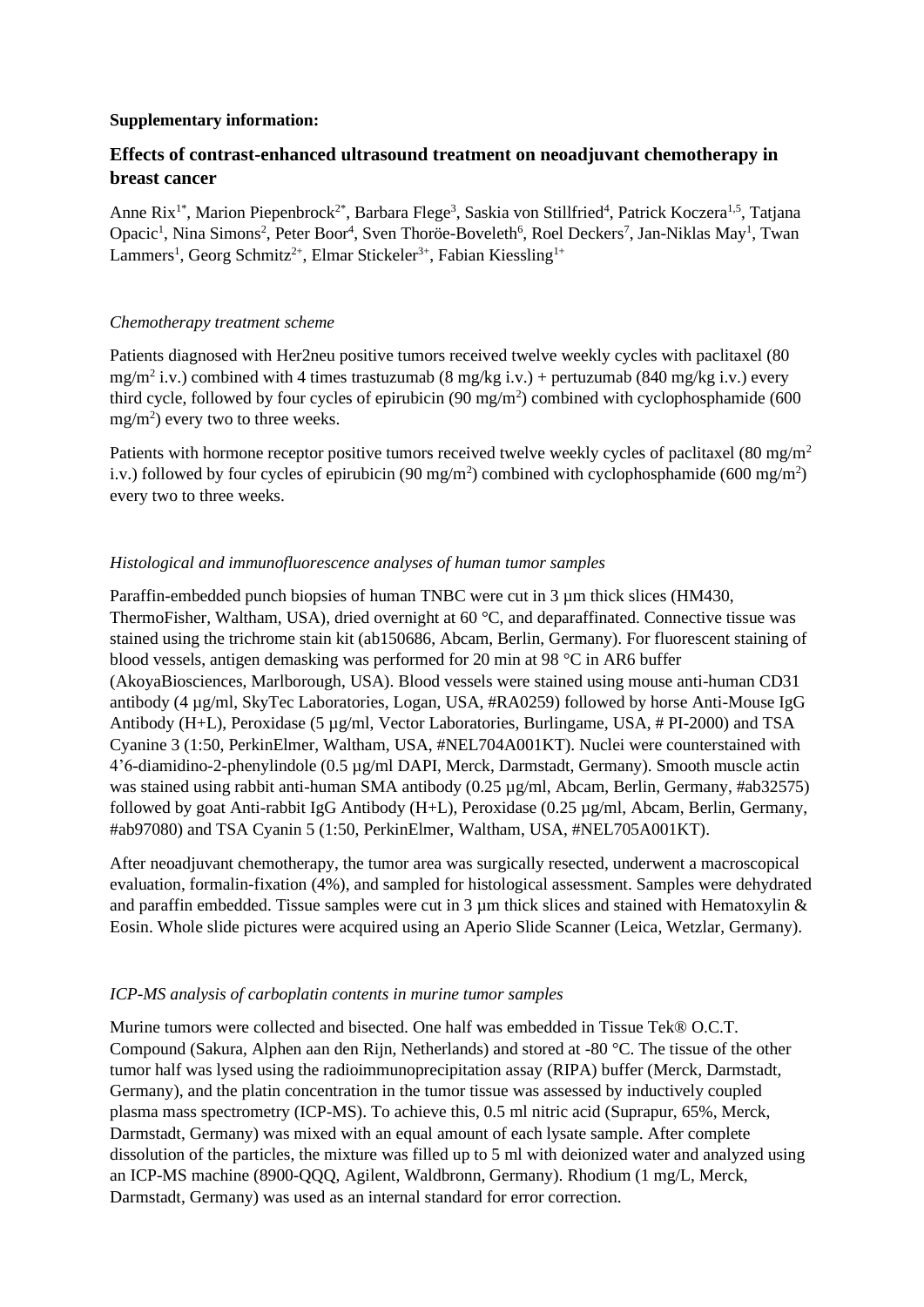The tissue distribution of  $Pt^{195}$  was assessed on 10  $\mu$ m thick tumor slices. First, the rhodamine-lectin signal was acquired using the Vectra® 3 imaging system (Perkin Elmer, Waltham, USA) on the whole slide to visualize perfused tumor vessels. Afterward, the  $Pt^{195}$  content was measured on the same tumor slice using the Agilent 8900 ICP-MS (Agilent Technologies, Waldbronn, Germany) equipped with a New Wave NWR213 Laser (Elemental Scientific, Omaha, USA).

### *Histological and immunofluorescence analysis of murine tumor samples*

Frozen tumor samples were cryosectioned into 8 µm thick slices (CM3050S, Leica, Wetzlar, Germany). Three sections from different tumor locations were fixed with methanol (80%, Merck, Darmstadt, Germany) and acetone (Merck, Darmstadt, Germany). Blood vessels were stained with ratanti mouse PECAM-1 monoclonal antibodies CD31 (50 µg/ml, BD Biosciences, San Jose, USA, #553370, RRID: AB\_394816) followed by donkey-anti-rat IgG (H+L) (0.001 mg/ml, Dianova, Hamburg, Germany #712-546-153). Nuclei were counterstained with 4'6-diamidino-2-phenylindole (0.5 µg/ml DAPI, Merck, Darmstadt, Germany). Smooth muscle actin was stained using a biotinylated monoclonal alpha-SMA antibody (19 µg/ml, Progen, Heidelberg, Germany, # BK61501) followed by Streptavidin-AMCA (9 µg/ml, Dianova, Hamburg, Germany, # 016-150-084).

Five fluorescent images per tumor slice were captured using a fluorescent microscope (Axio Imager.M2, Zeiss, Göttingen, Germany) and quantified using the ImageJ2 software [Rueden BMC Bioinformatics 2017]. The percentage of area fraction with co-localized CD31 and rhodamine-labeled Ricinus Communis agglutinin I signal was determined to quantify perfused vessels. Also, for comparison of vessel sizes between mouse and human TNBC, histological specimens of 10 untreated 4T1 tumors grown in the same mouse strain were analyzed.

| <b>Study design</b>          | monocentric, prospective, randomized-controlled, two-armed open                                                                                                                                                                                                                                                                                                                                                                                                                                                                                                                                               |  |  |  |  |  |  |  |
|------------------------------|---------------------------------------------------------------------------------------------------------------------------------------------------------------------------------------------------------------------------------------------------------------------------------------------------------------------------------------------------------------------------------------------------------------------------------------------------------------------------------------------------------------------------------------------------------------------------------------------------------------|--|--|--|--|--|--|--|
|                              | observational study                                                                                                                                                                                                                                                                                                                                                                                                                                                                                                                                                                                           |  |  |  |  |  |  |  |
| <b>Inclusion criteria</b>    | histologically confirmed primary breast cancer, including all subtypes<br>neoadjuvant chemotherapy<br>of legal age<br>$\overline{\phantom{a}}$<br>written consent<br>legally competent, mentally able to follow the instructions of the study<br>staff                                                                                                                                                                                                                                                                                                                                                        |  |  |  |  |  |  |  |
| <b>Exclusion</b><br>criteria | hypersensitivity/allergy against sulfurhexafluorid, Macrogol 4000,<br>distearoylphosphatidylcholine, dipalmitoylphosphatidylglycerol -<br>sodium palmitic acid<br>right-left shunt<br>-<br>severe pulmonary hypertension (pulmoarterial pressure > 90 mmHg)<br>-<br>uncontrolled systemic hypertension<br>-<br>acute respiratory distress syndrome<br>pregnancy<br>persons who are accommodated in an institution on official or judicial<br>instruction<br>persons who are in a dependent or employment relationship with the<br>sponsor or investigator<br>alcohol or drug abuse<br>expected non-compliance |  |  |  |  |  |  |  |

## **Supplementary table S1: Design of the clinical study.**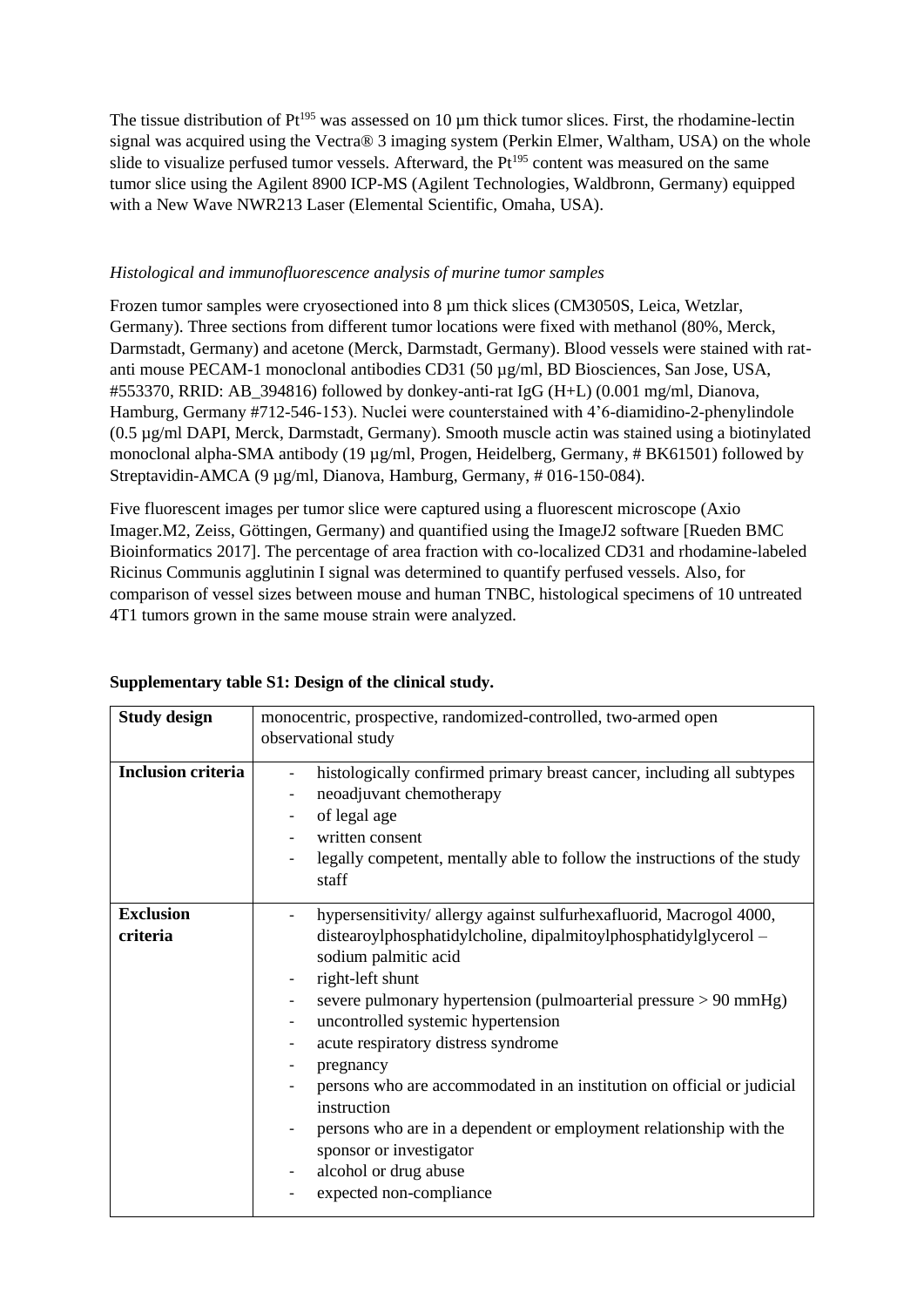| <b>Primary</b><br>outcome   | tumor size reduction when combining neoadjuvant chemotherapy and contrast-<br>enhanced diagnostic ultrasound compared to neoadjuvant chemotherapy<br>(reduction in %), pCR (histopathological complete remission) and cCR<br>(clinical complete remission, measured using ultrasound) |
|-----------------------------|---------------------------------------------------------------------------------------------------------------------------------------------------------------------------------------------------------------------------------------------------------------------------------------|
| <b>Secondary</b><br>outcome | proliferation rate of tumor cells (Ki67 protein analysis)<br>narrowing of the invasion front of the tumor<br>intra-tumoral macrophage density<br>tumor vascularization<br>chemotherapy tolerance                                                                                      |



**Supplementary figure S1: Clinical trial flow chart.**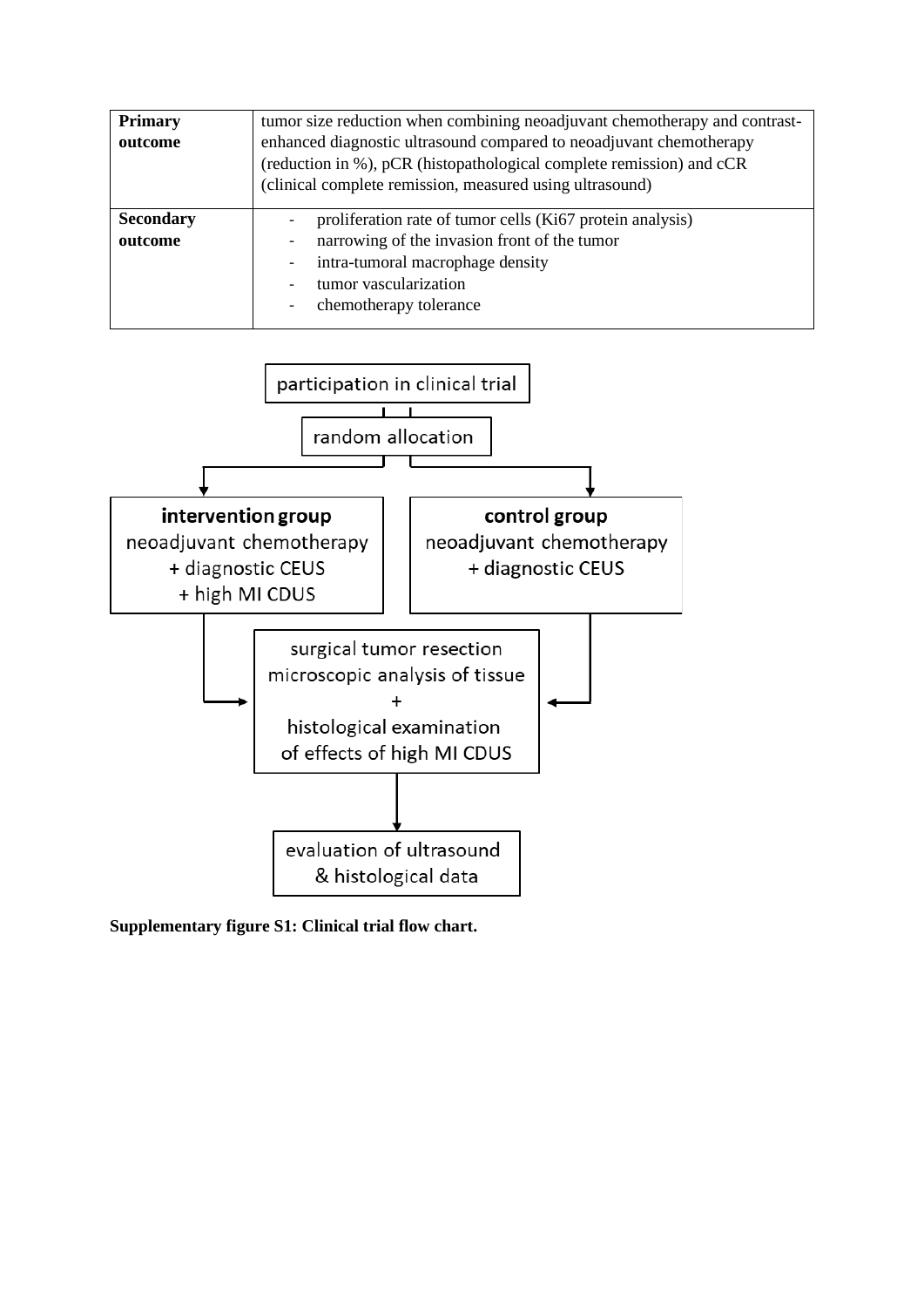| patient          | before chemotherapy  |                                  |                |                |                  |             |                     |                |  |
|------------------|----------------------|----------------------------------|----------------|----------------|------------------|-------------|---------------------|----------------|--|
|                  | tumor<br>type*       | tumor volume<br>$\text{ (mm}^3)$ | ER             | <b>PR</b>      | Her <sub>2</sub> | Ki $67$ (%) | subtype             | grade          |  |
| 1                | <b>TNBC</b>          | 25611                            | $\overline{0}$ | $\overline{0}$ | FISH-            | 83          | no special type     | G <sub>3</sub> |  |
| $\boldsymbol{2}$ | $Hormon+$            | 15504                            | 12             | 12             | $\overline{0}$   | 30          | invasive lobular    | G2             |  |
| 3                | Her2neu <sup>+</sup> | 117519                           | $\overline{2}$ | $\mathbf{0}$   | $3+$             | 60          | No special type     | G <sub>3</sub> |  |
| 4                | <b>TNBC</b>          | 21122                            | $\overline{0}$ | $\overline{0}$ | FISH-            | 80          | no special type     | G <sub>3</sub> |  |
| 5                | <b>TNBC</b>          | 13433                            | $\overline{2}$ | $\overline{0}$ | $1+$             | 20          | no special type     | G <sub>3</sub> |  |
| 6                | <b>TNBC</b>          | 3957                             | $\overline{0}$ | $\overline{0}$ | $\theta$         | 75          | no special type     | G2             |  |
| $\overline{7}$   | <b>TNBC</b>          | 2090                             | $\overline{0}$ | $\overline{0}$ | $\theta$         | 76          | no special type     | G2             |  |
| 8                | $Her2neu+$           | 8620                             | $\overline{0}$ | $\overline{0}$ | $3+$             | 40          | no special type     | G2             |  |
| 9                | Hormon <sup>+</sup>  | 24001                            | $\overline{4}$ | $\overline{0}$ | $\overline{0}$   | 80          | no special type     | G <sub>3</sub> |  |
| 10               | <b>TNBC</b>          | 21419                            | $\overline{0}$ | $\overline{0}$ | $\overline{0}$   | 90          | medullary carcinoma | G <sub>3</sub> |  |
| 11               | <b>TNBC</b>          | 7623                             | $\overline{2}$ | $\overline{0}$ | $1+$             | 95          | no special type     | G <sub>3</sub> |  |

**Supplementary table S2: Patient data before neoadjuvant chemotherapy.**

 $ER =$  estrogen receptor,  $PR =$  progesterone receptor,  $Her2 = Her2$ neu receptor

\*Tumor type classification according to Remmele und Stegner (1987): Pathologe 8:138-140 [Recommendation for uniform definition of an immunoreactive score (IRS) for immunohistochemical estrogen receptor detection (ER-ICA) in breast cancer tissue]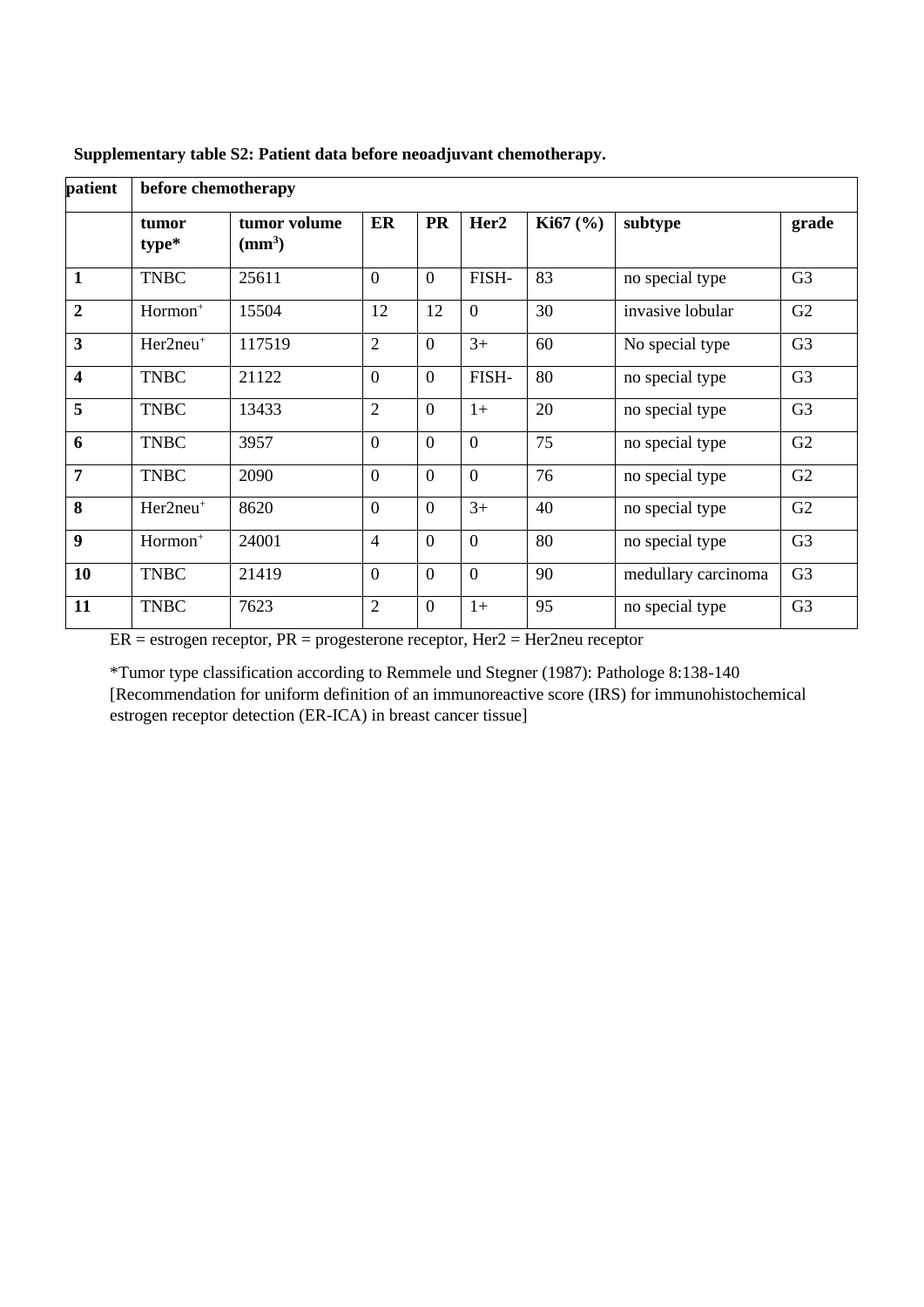| patient                 | after chemotherapy                               |               |                  |                                            |                     |                                                          |  |  |  |
|-------------------------|--------------------------------------------------|---------------|------------------|--------------------------------------------|---------------------|----------------------------------------------------------|--|--|--|
|                         | ER                                               | <b>PR</b>     | Her <sub>2</sub> | <b>Ki67</b> $(\% )$                        | regression<br>grade | <b>TNM</b>                                               |  |  |  |
| 1                       | not performed                                    |               |                  |                                            | $\overline{4}$      | ypT0, ypN0 (0/2), L0, V0, R0                             |  |  |  |
| $\overline{2}$          |                                                  | not performed |                  | 20                                         | $\overline{0}$      | ypT3, ypN1a (1/9), L0, V0, Pn0, R1                       |  |  |  |
| 3                       | $\Omega$                                         | $\Omega$      | $3+$             | 40                                         | 1                   | YpT2(m), ypN1a(3/3), L1, V0, Pn0, R1;<br>ypTis(DCIS), R1 |  |  |  |
| $\overline{\mathbf{4}}$ | not performed                                    |               |                  |                                            | $\overline{4}$      | ypT0 ypN0 (0/9) R0                                       |  |  |  |
| 5                       | $\Omega$                                         | $\Omega$      | 50<br>$\theta$   |                                            | 1                   | $ypT1b$ ypN0 (0/4 sn) L0 V0 R0. pTis R0.                 |  |  |  |
| 6                       | not performed                                    |               |                  |                                            | $\overline{4}$      | $ypT0$ , $ypN0$ (0/1 sn), L1, V0, R0.                    |  |  |  |
| $\overline{7}$          | $\Omega$                                         | $\Omega$      | $\Omega$         | 80                                         | $\mathbf{1}$        | ypT1b ypN0 (0/2sn) L0 V0 R0, ypTis R0                    |  |  |  |
| 8                       | not performed                                    |               |                  |                                            | $\overline{4}$      | ypT0, ypN0(0/2), L0, V0, R0                              |  |  |  |
| $\boldsymbol{9}$        | 2<br>$\overline{0}$<br>not performed<br>$\Omega$ |               | $\overline{2}$   | ypT1a, pNx, L0, V0, R0, ypTis(DCIS HG), R0 |                     |                                                          |  |  |  |
| <b>10</b>               | $\overline{1}$                                   | $\Omega$      | $\Omega$         | 90                                         | 1                   | ypT1c, ypN0(0/2 sn), L0, V0, R0.                         |  |  |  |
| 11                      | not performed                                    |               |                  |                                            | $\overline{4}$      | ypT0, ypN0 (0/2 sn), L0, V0, R0.                         |  |  |  |

#### **Supplementary table S3: Patient data after neoadjuvant chemotherapy.**

 $ER =$  estrogen receptor,  $PR =$  progesterone receptor,  $Her2 = Her2$ neu receptor

Regression grade classified according to Geburtshilfe Frauenheilkd. 1994 Oct;54(10):552-8. [Histologic regression of breast cancer after primary (neoadjuvant) chemotherapy]. Sinn HP1, Schmid H, Junkermann H, Huober J, Leppien G, Kaufmann M, Bastert G, Otto HF.



**Supplementary figure S2: Initial tumor size in patients.** The tumor sizes of CTx and CTx + high MI CDUS treated patients was comparable at the start of the clinical study. Data presented as median and interquartile range.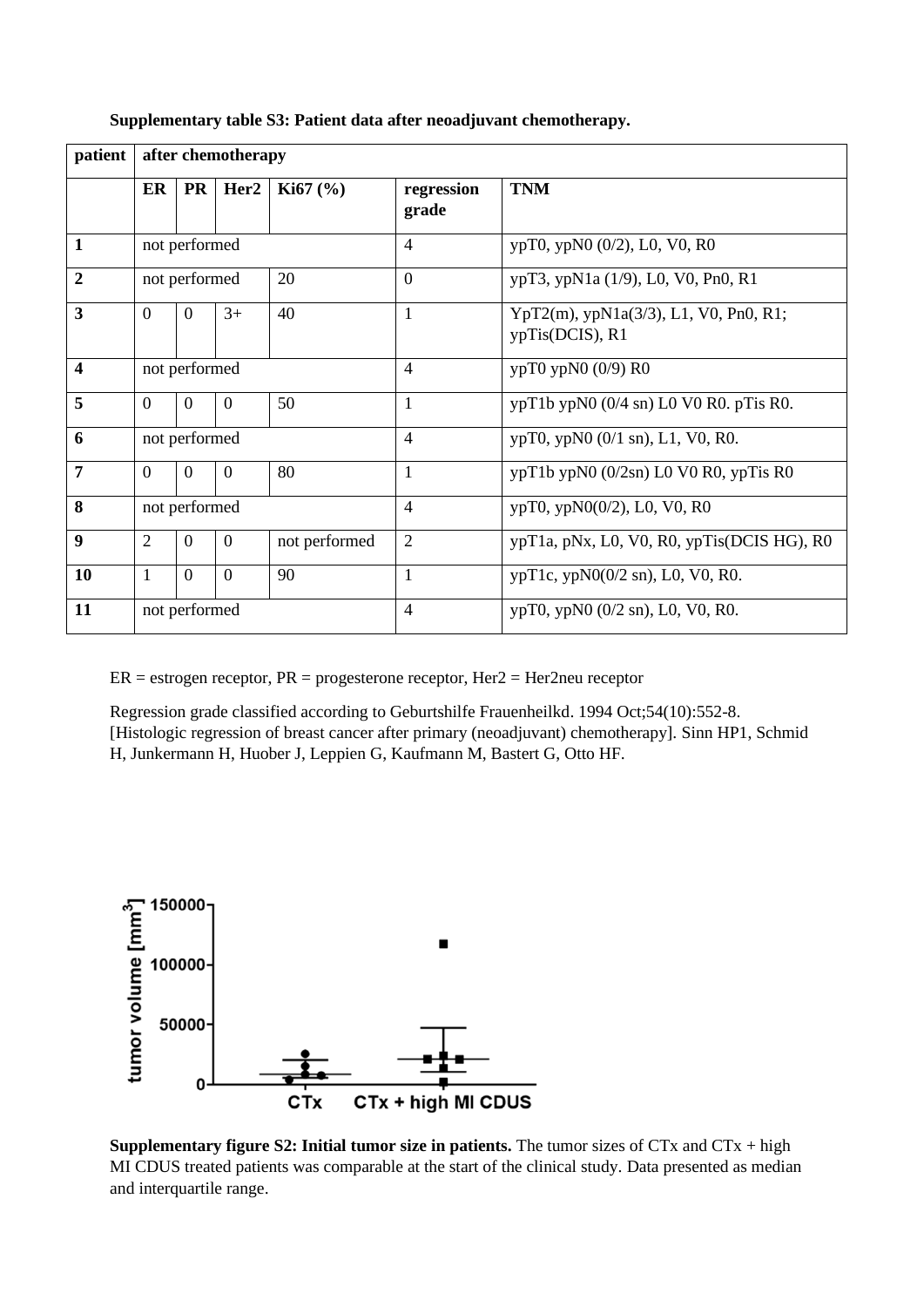

**Supplementary figure S3: Relations between tumor characteristics and therapy response.** The comparison of the A: initial tumor size and B: initial tumor vascularization with the regression grade after neoadjuvant chemotherapy did not reveal a relation of these parameters in our small patient cohort.



**Supplementary figure S4: Pt<sup>195</sup> distribution in murine TNBC.** LA-ICP-MS measurements of PT<sup>195</sup> revealed that carboplatin can be found in the whole tumor slice with the highest concentration located around areas containing bigger vessels in both,  $CTx + high MI CDUS$  (upper panel) and  $CTx + MB$ (lower panel) treated tumors. Surprisingly, although the number of perfused vessels was significantly reduced in CTx + high MI CDUS treated tumors, carboplatin can be found in the avascular tumor center. Possible reasons could be that carboplatin accumulated in the tumor already before the vascular breakdown as the carboplatin infusion was initiated shortly before the application of high MI CDUS. Furthermore, larger vessels are less affected by high MI CDUS and these vessels have a considerably large extravascular space in which the carboplatin can still accumulate and then, slowly diffuse into the tumor tissue  $A + D$ : Cell nuclei are stained with DAPI.  $B + E$ : Perfused vessels are stained by i.v. injection of rhodamine-labelled Lectin. C + F: Carboplatin distribution measured by LA-ICP-MS. Scale bar =  $100 \mu m$ , LN = lymph node.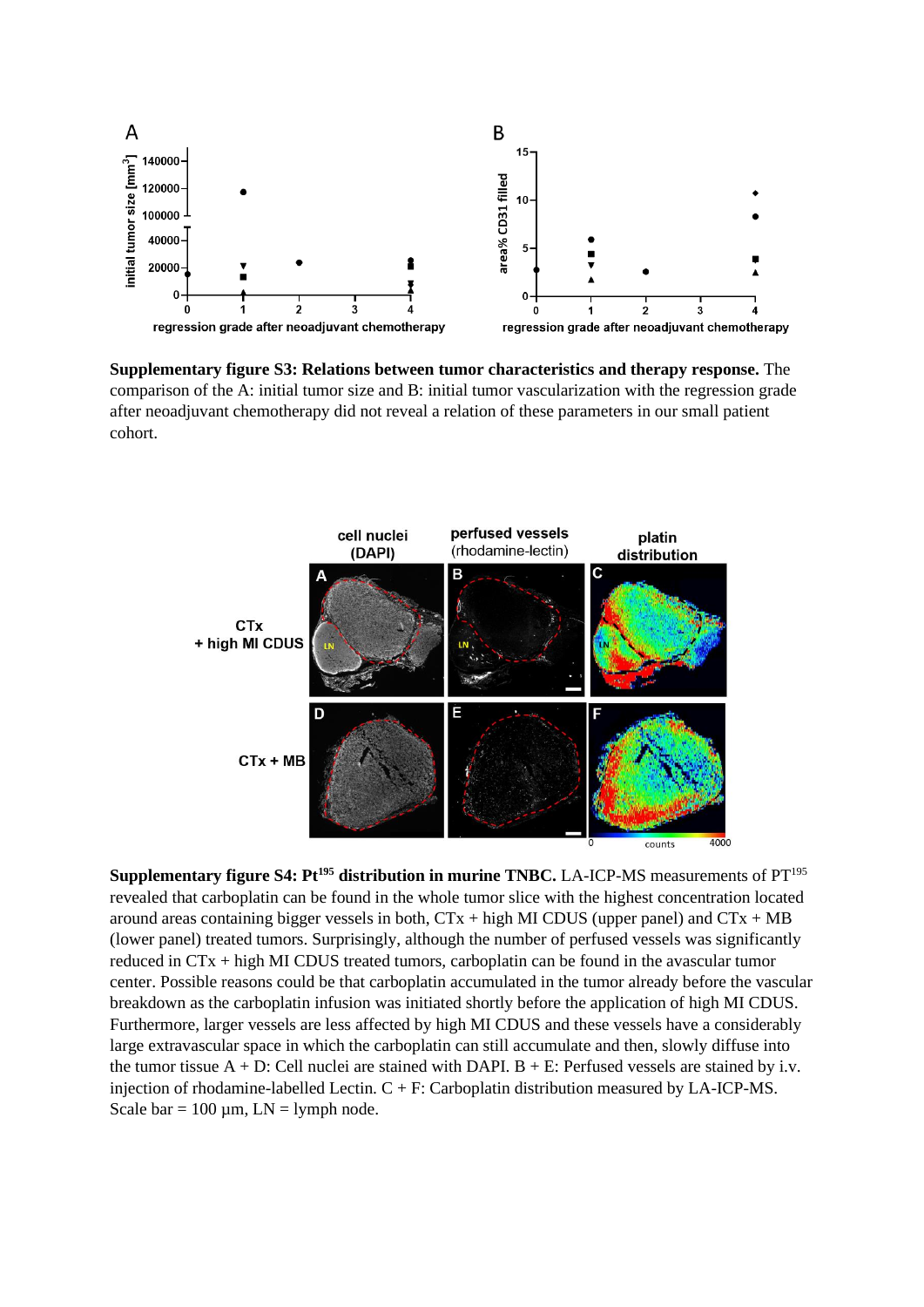| study                         | frequency<br>(MHz) | acoustic<br>pressure<br>(MPa) | mechanical<br>index | pulse                                                                                 | duty cycle<br>(%) | treatment<br>time | additional information                                                 | contrast agent                                                                                                         |
|-------------------------------|--------------------|-------------------------------|---------------------|---------------------------------------------------------------------------------------|-------------------|-------------------|------------------------------------------------------------------------|------------------------------------------------------------------------------------------------------------------------|
| Bellary<br>$2020^2$           |                    |                               |                     | 4 cycles: 5 s on/<br>$5 s$ off $(5x)$ ; then<br>30 s gap                              |                   | $\sim$ 5,5 min    | acoustic intensity $3 W/cm2$                                           | phospholipid microbubbles<br>$1x109$ microbubbles                                                                      |
| Snipstad<br>2017 <sup>3</sup> |                    | $0.1 - 1$                     |                     | 10000 cycles: 10<br>ms every 100 ms                                                   | 2.5               | $2 \text{ min}$   | pulse repetition frequency 0.5<br>Hz                                   | cyanoacrylate microbubbles self-<br>assembled from nanoparticles<br>$2.6 \pm 1.3$ mm<br>10 mg/ml nanoparticles, 200 µl |
| Dimcevski<br>$2016^8$         | 1.9                | 0.27                          | 0.2                 | 4 cycles $(2.1 \,\mu s)$<br>every 21 ms                                               | 0.003             | 31,5 min          | acoustic intensity $0.25$ mW/cm <sup>2</sup>                           | SonoVue®<br>9 x 0.5 ml                                                                                                 |
| Kotopoulis<br>$2014^{30}$     |                    | 0.2                           | 0.2                 | $40 \mu s$ every<br>$100\mu s$                                                        | 40                | $10 \text{ min}$  | acoustic intensity 688 mW/cm <sup>2</sup>                              | SonoVue®<br>$50 \mu l$                                                                                                 |
| Sorace<br>$2012^{31}$         |                    |                               | 0.1, 0.5, 1, 2      |                                                                                       | 20                | 5 min             | pulse repetition frequency 5 s<br>$(0.2 \text{ Hz})$                   | Definity <sup>®</sup><br>$30 \mu l$                                                                                    |
| <b>Bressand</b><br>201935     |                    | 0.4                           |                     |                                                                                       | 40                | 3 min             | pulse repetition frequency 10<br>kHz $(100 \,\mu s \text{ intervals})$ | Bracco BG8214/ BG8610<br>$70 \mu l$                                                                                    |
| <b>Rix 2021</b>               | $\mathcal{I}$      | 2.1                           | 0.8                 | 16 pulses (0.008)<br>ms each) spaced<br>$0.08$ ms apart<br>each 0.5 ms<br>(estimated) | (estimated)       | 18 min            |                                                                        | SonoVue®<br>6 x 0.5 ml                                                                                                 |

# **Supplementary table S4: Detailed ultrasound settings of all studies aiming to enhance drug delivery without damaging the tumor vasculature**